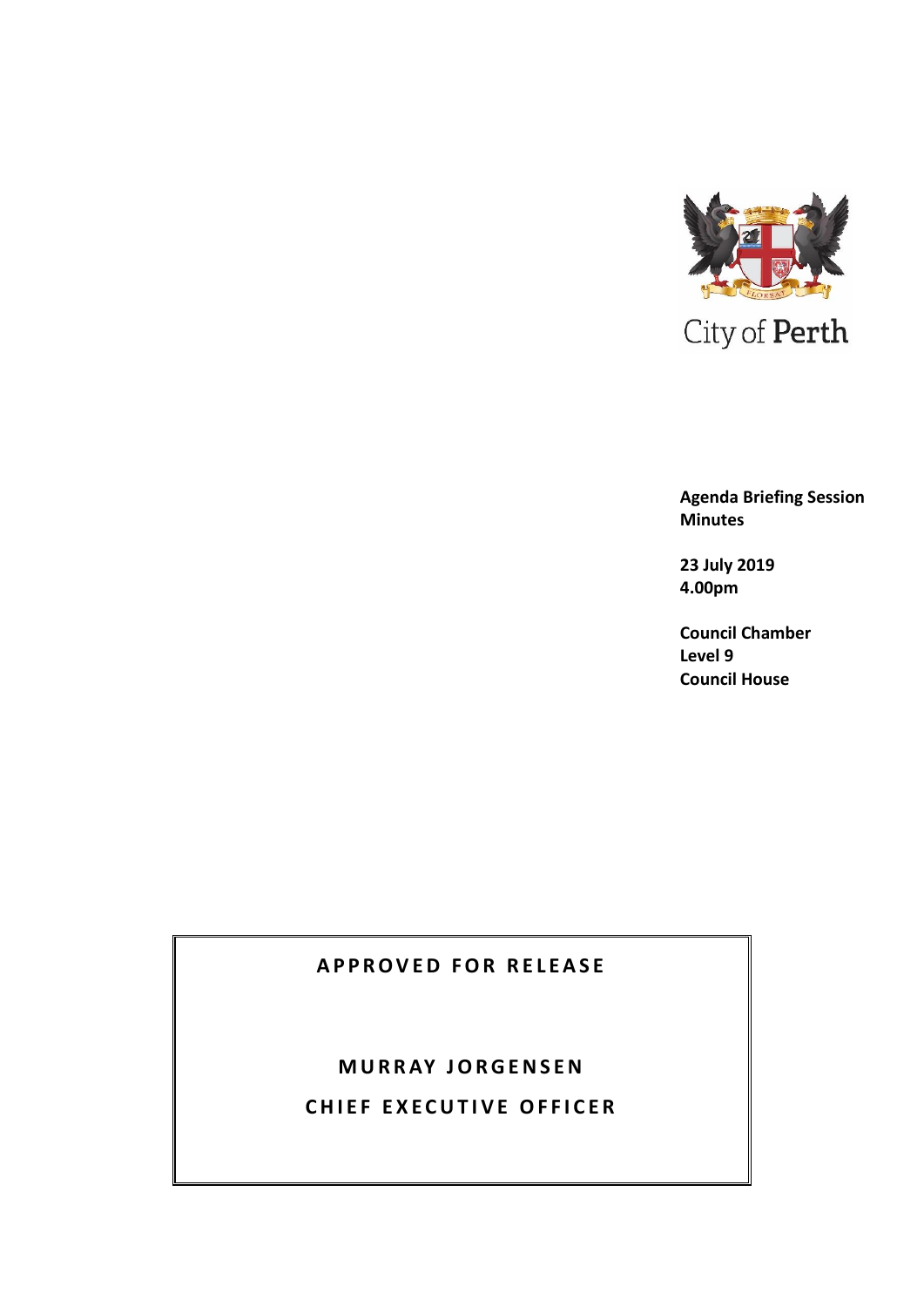

City of Perth

**Agenda Briefing Session Minutes**

**23 July 2019 4.00pm**

**Council Chamber Level 9 Council House**

**Present** Chair Commissioner, Commissioner Lumsden Commissioner McMath Commissioner Hammond

Minutes to be confirmed at the next Ordinary Council Meeting.

| THESE MINUTES ARE HEREBY CERTIFIED AS<br>CONFIRMED |  |  |  |  |
|----------------------------------------------------|--|--|--|--|
| PRESIDING MEMBER'S SIGNATURE                       |  |  |  |  |
|                                                    |  |  |  |  |
|                                                    |  |  |  |  |
|                                                    |  |  |  |  |
| DATF:----------------------------                  |  |  |  |  |
|                                                    |  |  |  |  |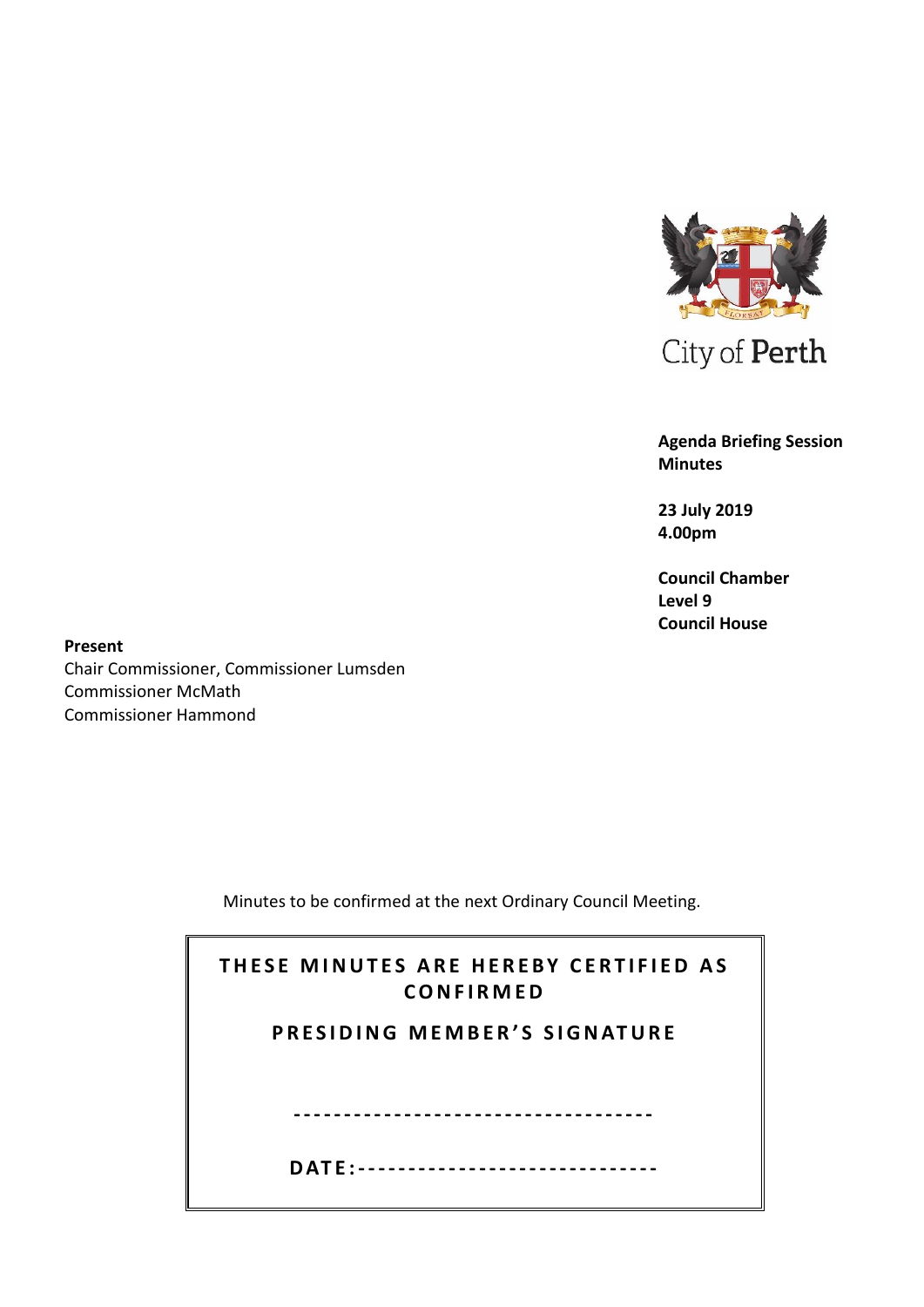Minutes of the Agenda Briefing Session of the Council of the City of Perth held in the Council Chamber, Ninth Floor, Council House, 27 St Georges Terrace, Perth, on Tuesday, 23 July 2019.

### **Presiding: Chair Commissioner, Commissioner Lumsden**

### **Commissioners in Attendance:**

Commissioner Hammond Commissioner McMath

### **Officers in Attendance:**

| Mr Jorgensen   | <b>Chief Executive Officer</b>                           |
|----------------|----------------------------------------------------------|
| Mr Ridgwell    | Acting Director Corporate Services (arrived 4:13pm)      |
| Mr Farley      | Acting Director Planning and Development                 |
| Mr High        | Acting Director Economic Development and Activation      |
| Ms Landers     | <b>Acting Director Community and Commercial Services</b> |
| Mr Ahern       | <b>Acting Director Construction and Maintenance</b>      |
| Mr Kent        | Project Director Strategic Finance                       |
| Ms Smith       | <b>Manager Development Approvals</b>                     |
| Ms McMullan    | Manager Arts, Culture and Heritage                       |
| Mr Fitzpatrick | Manager Business Support and Sponsorship                 |
| Ms Karami      | Manager Street Presentation and Maintenance              |
| Mr Corke       | <b>Acting Manager Governance</b>                         |
| Mr Fish        | Principal Economic Development Officer                   |
| Ms Rippington  | Governance Coordinator                                   |
| Mr Anastas     | Personal Aide                                            |
| Ms Stefani     | Governance Officer                                       |

#### **Observers:**

No members of the public Nine members of staff One member of the media

#### **1. Acknowledgement of Country**

The Chair Commissioner read the Acknowledgement of Country.

#### **2. Declaration of Opening**

**4.01pm** The Deputy Chair Commissioner declared the Agenda Briefing Session open.

#### **3. Apologies and Members on Leave of Absence**

Nil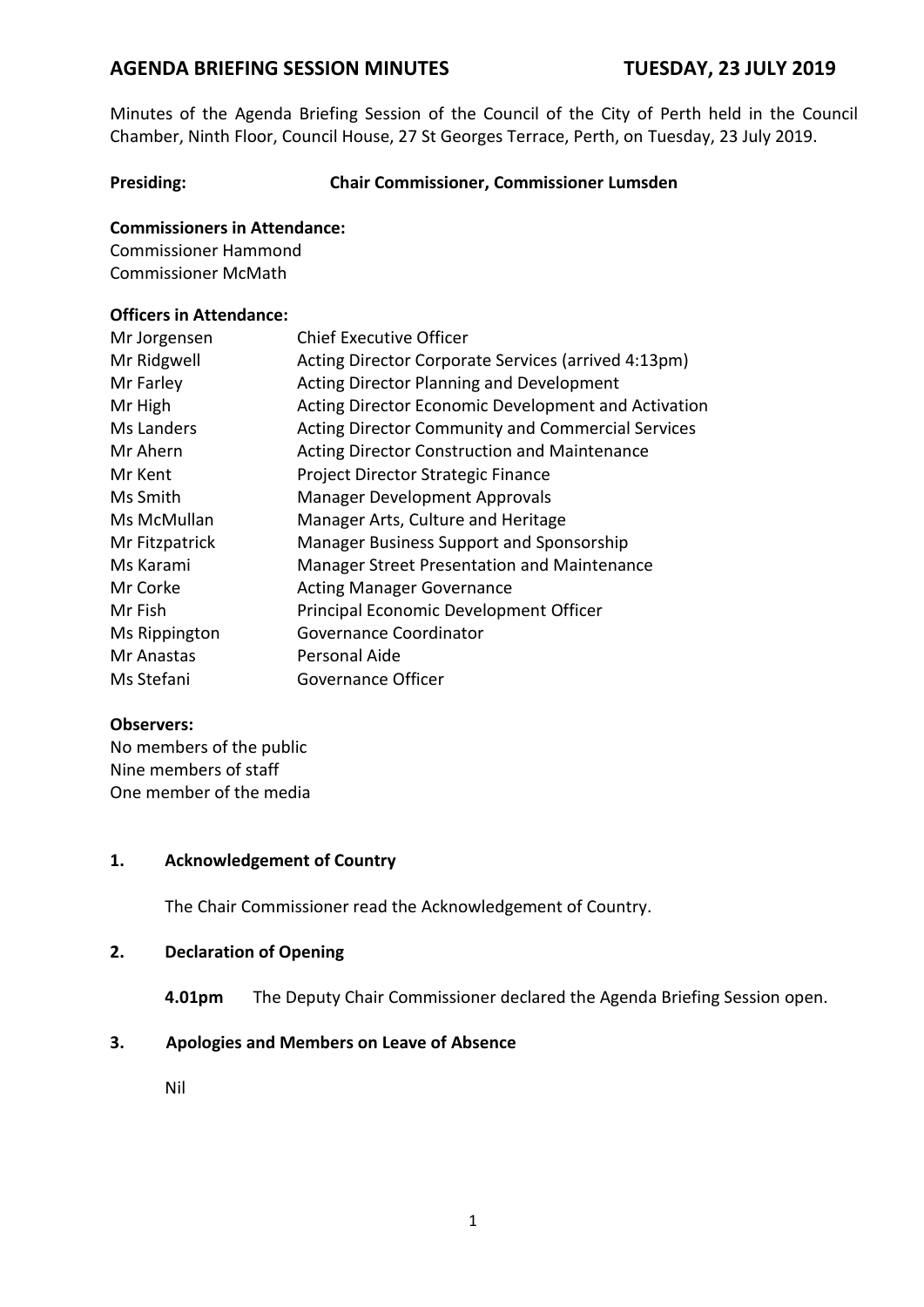# **4. Disclosures of Interests**

| <b>Member/Officer</b>              | <b>Item No. and Title</b>                           | <b>Nature/Extent of Interest</b>            |  |
|------------------------------------|-----------------------------------------------------|---------------------------------------------|--|
|                                    | Ben Fitzpatrick $-$ Item 6.5 – Event Sponsorship    | Nature: Applicant responsible for           |  |
| Manager                            | 2019-20                                             | Pride Festival, Hayley Hinchliffe was       |  |
| Marketing<br>and                   |                                                     | a former employer in 2015                   |  |
| <b>Business</b>                    |                                                     |                                             |  |
| Sponsorship                        |                                                     | <b>Extent: Insignificant</b>                |  |
| (CM 185346/19)                     |                                                     |                                             |  |
| Mark Ridgwell<br>$\qquad \qquad -$ | <b>Business</b><br>6.7<br>Item<br>$\qquad \qquad -$ | <b>Nature:</b> Friend of a grant applicant, |  |
| A/Director                         | Improvement Grants<br>2019-                         | Goody Two's                                 |  |
| <b>Corporate Services</b>          | 2020                                                |                                             |  |
| (CM 185354/19)                     |                                                     | <b>Extent: Insignificant</b>                |  |

### **5. Matters for which the Agenda Briefing Session may be closed**

In accordance with Section 5.23(2) of the *Local Government Act 1995*, the Chief Executive Officer advised that, should Commissioners wish to ask questions on the content of the confidential attachments listed below, it is recommended that the session be closed to the public prior to asking questions on the following:

| <b>Attachment No. and Title</b><br><b>Item No. and Title</b> |                             | Reason                                                          |                 |
|--------------------------------------------------------------|-----------------------------|-----------------------------------------------------------------|-----------------|
| Confidential                                                 |                             | Attachment   Item 6.7 - Business Improvement Grants             | s5.23(2)(e)(ii) |
| 6.7A                                                         |                             | $-2019 - 2020$ Program                                          |                 |
| Confidential                                                 |                             | Attachment   Item $6.13$ – Sole Supplier Status – Core          | s5.23(2)(e)(ii) |
| 6.13A                                                        |                             | Systems                                                         |                 |
| Confidential                                                 |                             | Attachment   Item 6.15 - Grant Undertaking<br>$\qquad \qquad -$ | s5.23(2)(e)(ii) |
| 6.15B                                                        |                             | Outdoor Local Law - Undertaking                                 |                 |
| Confidential                                                 | Attachments                 | Item 6.16 - Tender 117-18-19<br>$\overline{\phantom{m}}$        | s5.23(2)(e)(ii) |
|                                                              | 6.16A, 6.16B, 6.16C, 6.16D, | <b>Electrical Maintenance Services</b>                          |                 |
| 6.16E, 6.16G, 6.16H                                          |                             |                                                                 |                 |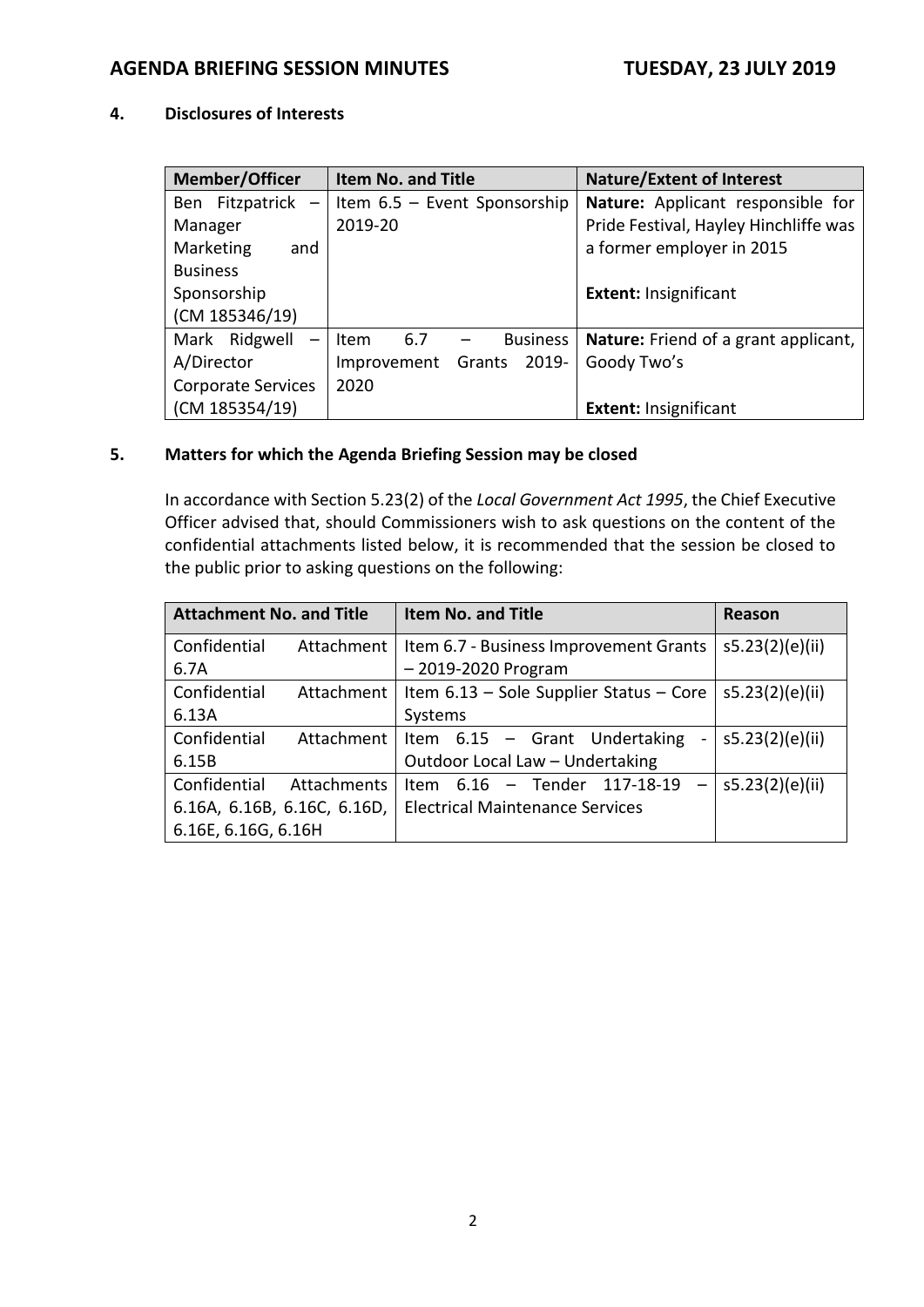### **6. Reports**

# **Item 6.1 Strategic Arts Sponsorship – STRUT Dance collaboration with Hofesh Shechter**

#### **Public Presentation**

Nil

### **Officer Presentation**

The Manager Arts Culture & Heritage presented and took questions from the Commissioners.

### **Further Information to be Provided**

Nil

# **Item 6.2 Business Event Sponsorship - TEDxPerth Flagship Event 2019**

### **Public Presentation**

Nil

### **Officer Presentation**

Nil

### **Further Information to be Provided**

Nil

# **Item 6.3 Key Sector Development Sponsorship – WA Bio Innovation Symposium 2019**

#### **Public Presentation**

Nil

#### **Officer Presentation**

The Principal Economic Development Officer presented and took questions from the Commissioners.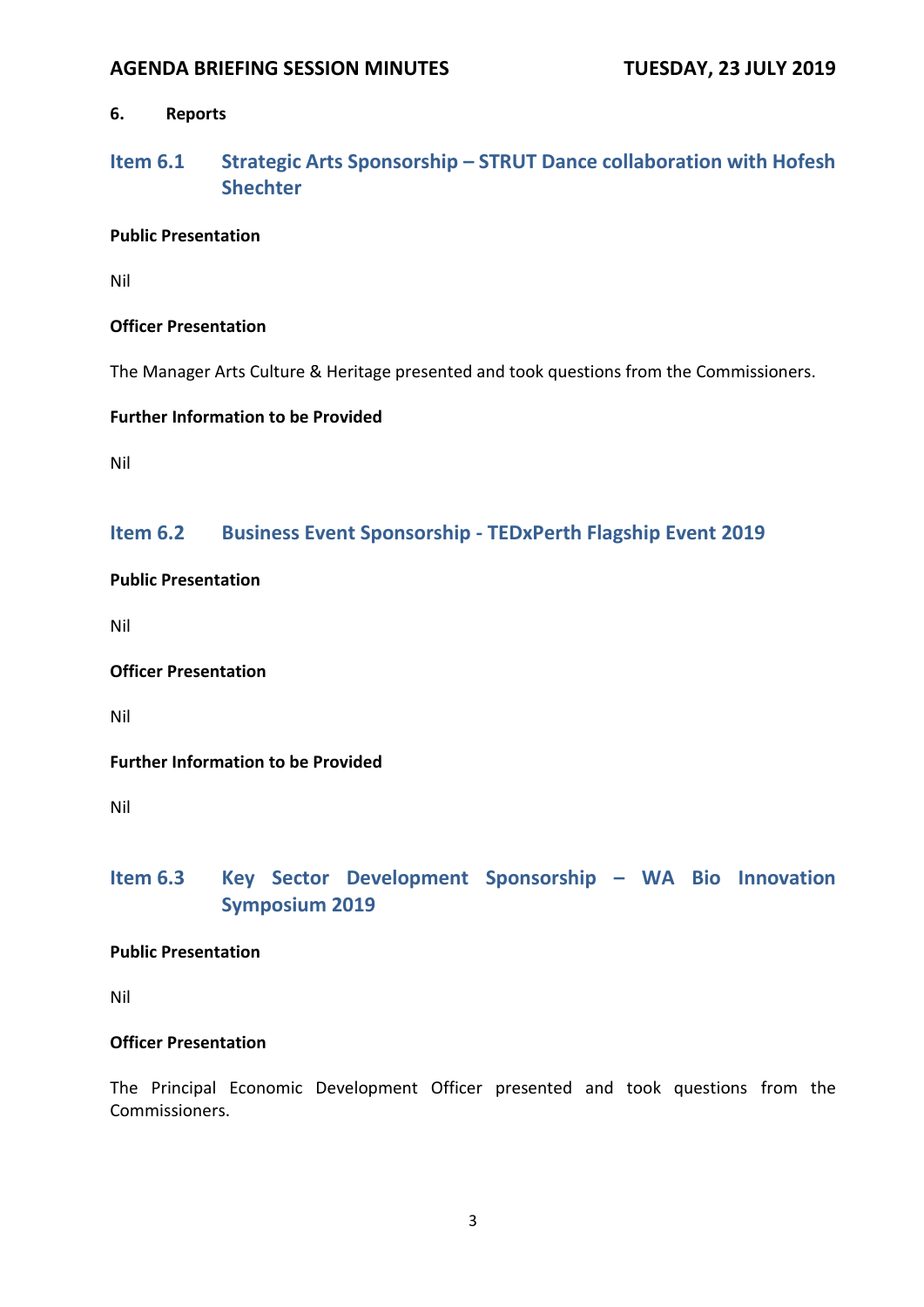# **Item 6.4 Major Events and Festivals Sponsorship – ATP Cup Perth**

### **Public Presentation**

Nil

#### **Officer Presentation**

Nil

### **Further Information to be Provided**

Nil

# **Item 6.5 Event Sponsorship Round 2019/20**

#### **Public Presentation**

Nil

#### **Officer Presentation**

The Manager Business Support and Sponsorship presented and took questions from the Commissioners.

#### **Further Information to be Provided**

Nil

# **Item 6.6 West Australian Symphony Orchestra - 2019 'Christmas Symphony'**

**Public Presentation**

Nil

**Officer Presentation**

Nil

### **Further Information to be Provided**

Nil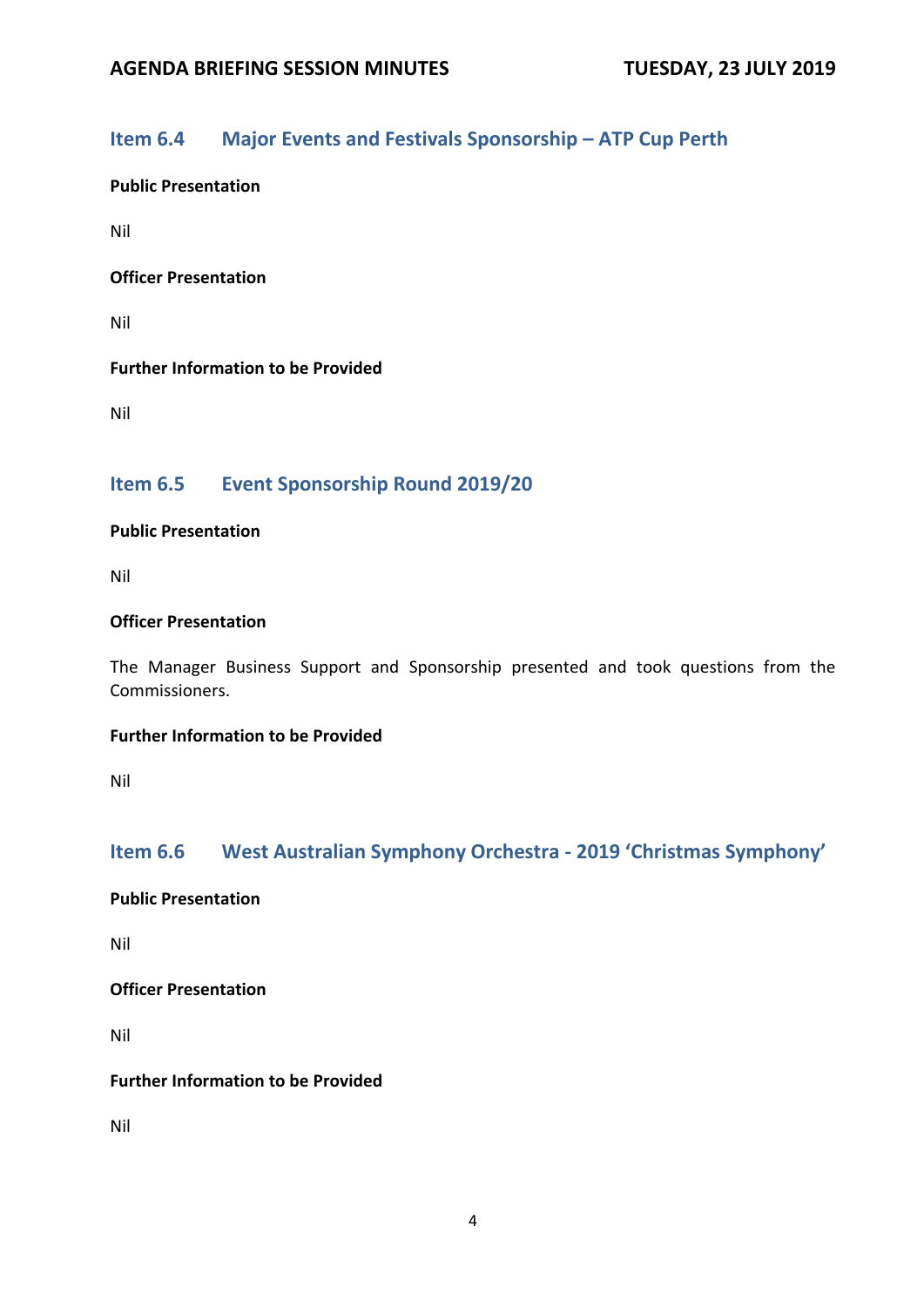# **Item 6.7 Business Improvement Grants – 2019-2020 Program**

#### **Public Presentation**

Nil

#### **Officer Presentation**

The Principal Economic Development Officer presented and took questions from the Commissioners.

#### **Further Information to be Provided**

Nil

# **Item 6.8 Heritage Grant for a Conservation Management Plan – Bon Marche Arcade, 78 - 84 (Lot 123) Barrack Street, Perth**

#### **Public Presentation**

Nil

#### **Officer Presentation**

The Manager Arts Culture and Heritage presented and took questions from the Commissioners.

### **Item 6.9 Parklet Trial Outcomes Report – Hampden Road, Nedlands**

#### **Public Presentation**

Nil

#### **Officer Presentation**

The Manager Marketing and Activation presented and took questions from the Commissioners.

# **Item 6.10 Preparation of a New City Planning Scheme and Local Planning Policies**

#### **Public Presentation**

Nil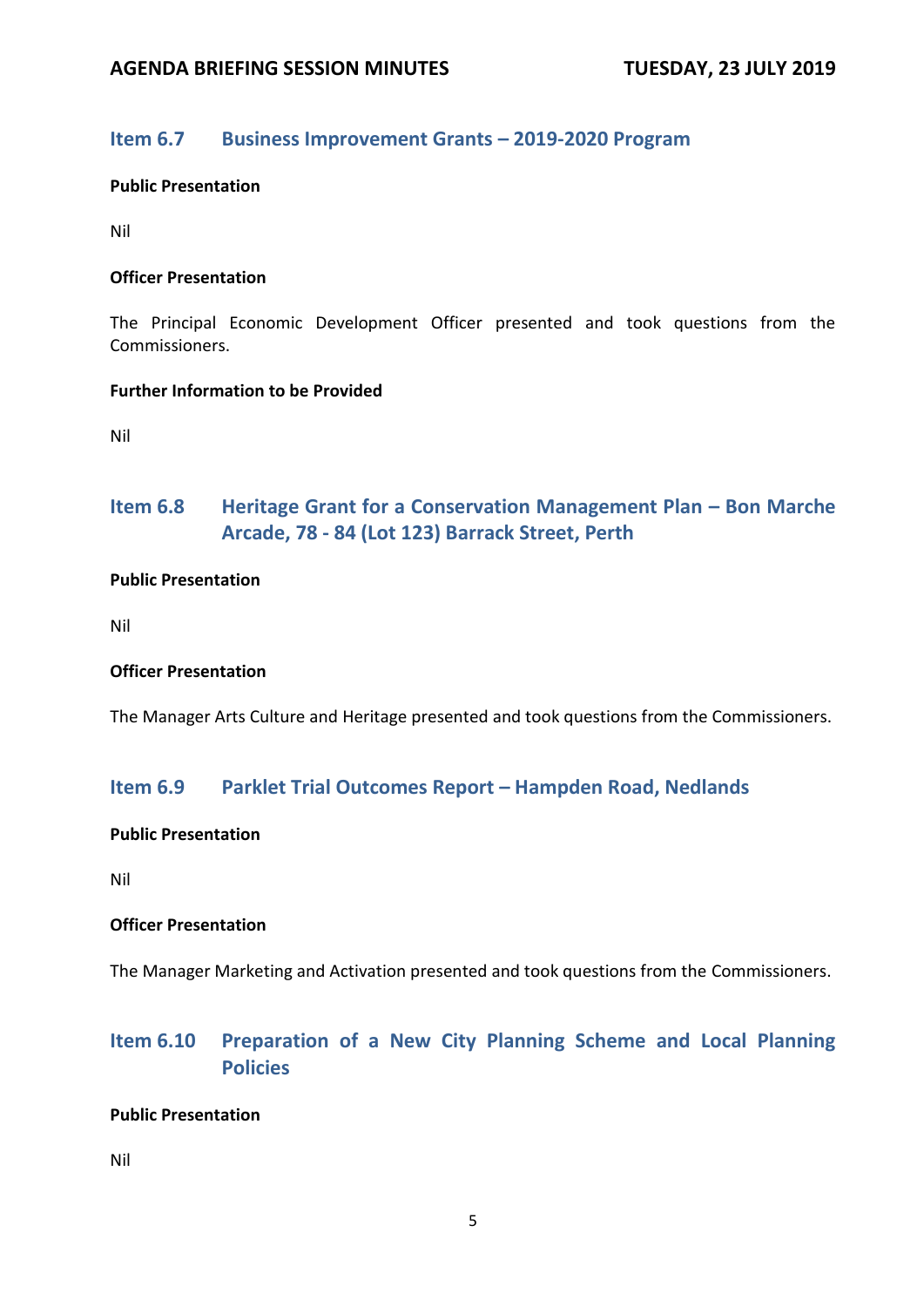#### **Officer Presentation**

Nil

### **Further Information to be Provided**

Nil

# **Item 6.11 Mount Street East Concept Plan - Final**

#### **Public Presentation**

Nil

#### **Officer Presentation**

Nil

### **Further Information to be Provided**

Nil

# **Item 6.12 Interim Homelessness Plan 2019/2020**

#### **Public Presentation**

Nil

#### **Officer Presentation**

The Acting Manager Community Services presented and took questions from the Commissioners.

#### **Further Information to be Provided**

Nil

# **Item 6.13 Sole Supplier Status – Core Systems**

**Public Presentation**

Nil

#### **Officer Presentation**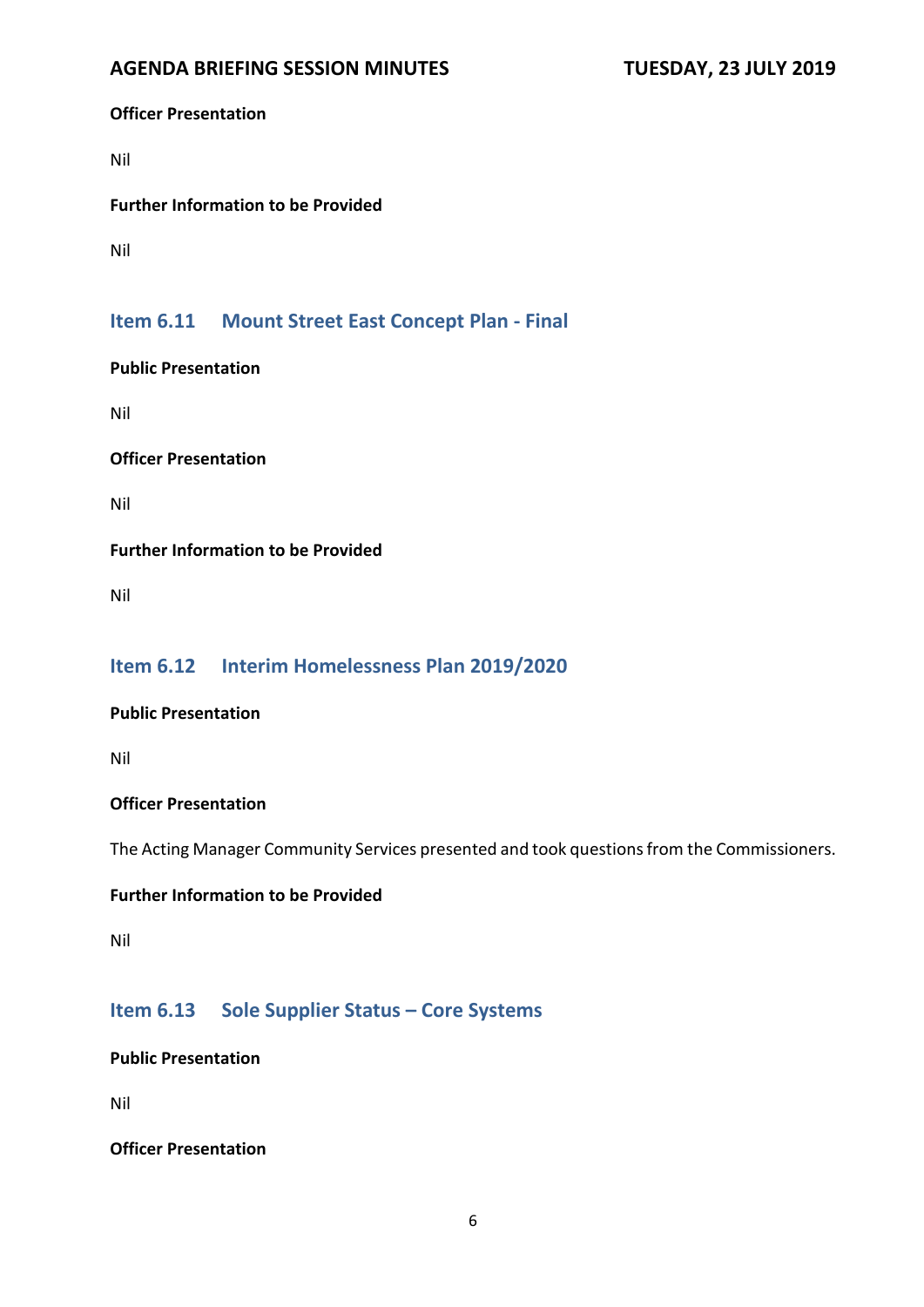The Acting Director Corporate Services and Project Director Strategic Finance presented and took questions from the Commissioners.

# **Further Information to be Provided**

Nil

# **Item 6.14 Financial Statements and Financial Activity Statement for the Period Ended 31 May 2019**

### **Public Presentation**

Nil

### **Officer Presentation**

Nil

### **Further Information to be Provided**

Nil

# **Item 6.15 Undertaking for Outdoor Dining Local Law 2019**

### **Public Presentation**

Nil

### **Officer Presentation**

Nil

### **Further Information to be Provided**

Nil

# **Item 6.16 Tender 117-18/19 – Electrical Maintenance Services**

### **Public Presentation**

Nil

#### **Officer Presentation**